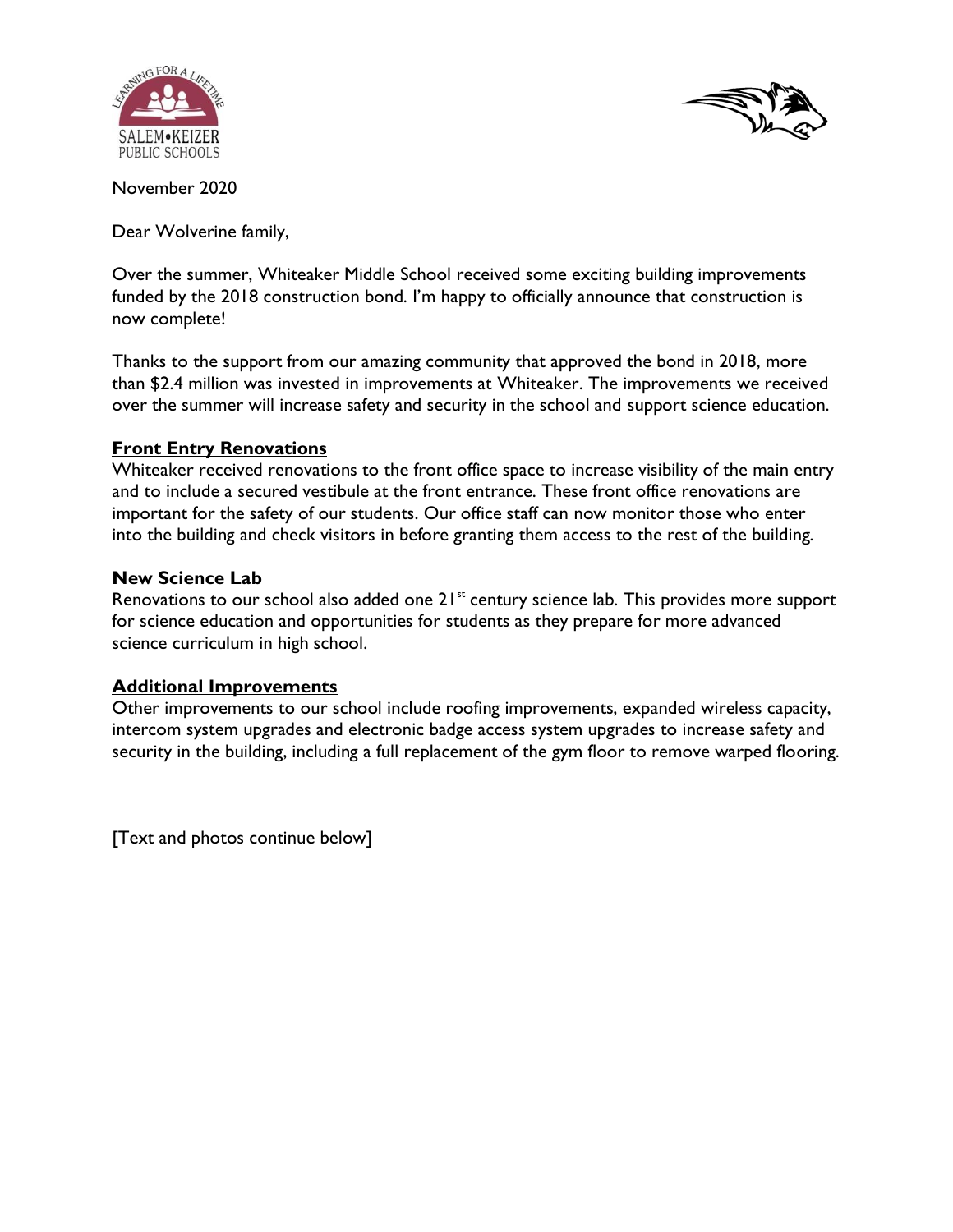

Here are photos inside the new entry vestibule and check-in space:

It may seem strange to celebrate building improvements at a time when we can't welcome students physically back to school. When it's safe to be together again, these spaces will be ready and waiting for students. Until then, many spaces in our school can be used by teachers as they offer comprehensive distance learning. All of us at Whiteaker are eager for the time when we can return to in-person learning!

More information about other schools that received or will receive improvements from the bond dollars can be found at [www.salkeiz.k12.or.us/projects-status](http://www.salkeiz.k12.or.us/projects-status)